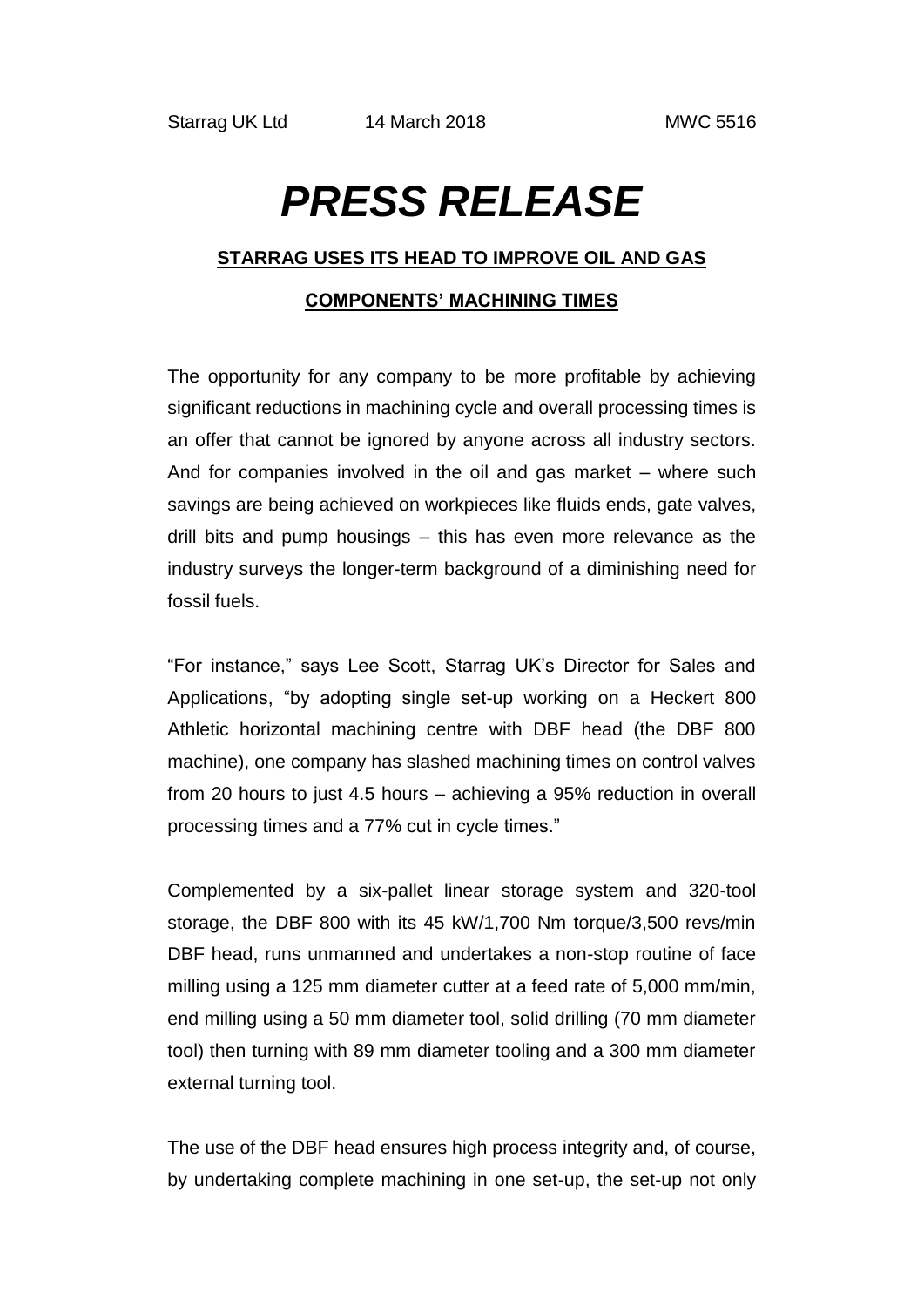reduces overall production times but it also obviates workpiece inaccuracies due to no re-clamping.

Mr Scott continues: "With some oil and gas industry manufacturers reviewing major projects with a view to implementing new projects in 2019/20, now is the time for everyone involved in the sector – especially specialist sub-contract machinists throughout the supply chain – to implement new, and more efficient and effective machining routines - or they will no longer remain competitive compared to competitors in other countries."

He adds: "With long-range manufacturing forecasts predicting a reduction in global demand (and price) for fossil fuels, due to the increase in electric vehicles and the increased use of renewable energy, companies involved in machining oil and gas components must be at their most competitive NOW, at least to retain current contracts let alone secure new deals as we approach 2019/20."

It's a scenario that Starrag has addressed before. In the same way that the company focuses on the aerospace sector by developing sectorspecific machines and routines that today are regarded as the de facto standard for cost-effective and highly efficient metalcutting in that industry, Starrag can now bring similar benefits to the oil and gas sector.

In addition to certain machines from the Dӧrries and Scharmann product ranges being ideally suited to such workpieces as connectors, and valve bodies and parts, a range of 'standard' horizontal machining centres has been developed (the DBF 630 and 800 models) that, crucially, utilise the Starrag DBF machining head for highly efficient and effective single setup, multi-tasking machining. Now in its third-generation, the DBF head permits single set-up milling, turning and drilling.

The DBF spindle head comprises a faceplate with integrated work spindle and CNC radial facing slide. For turning on a fixed workpiece,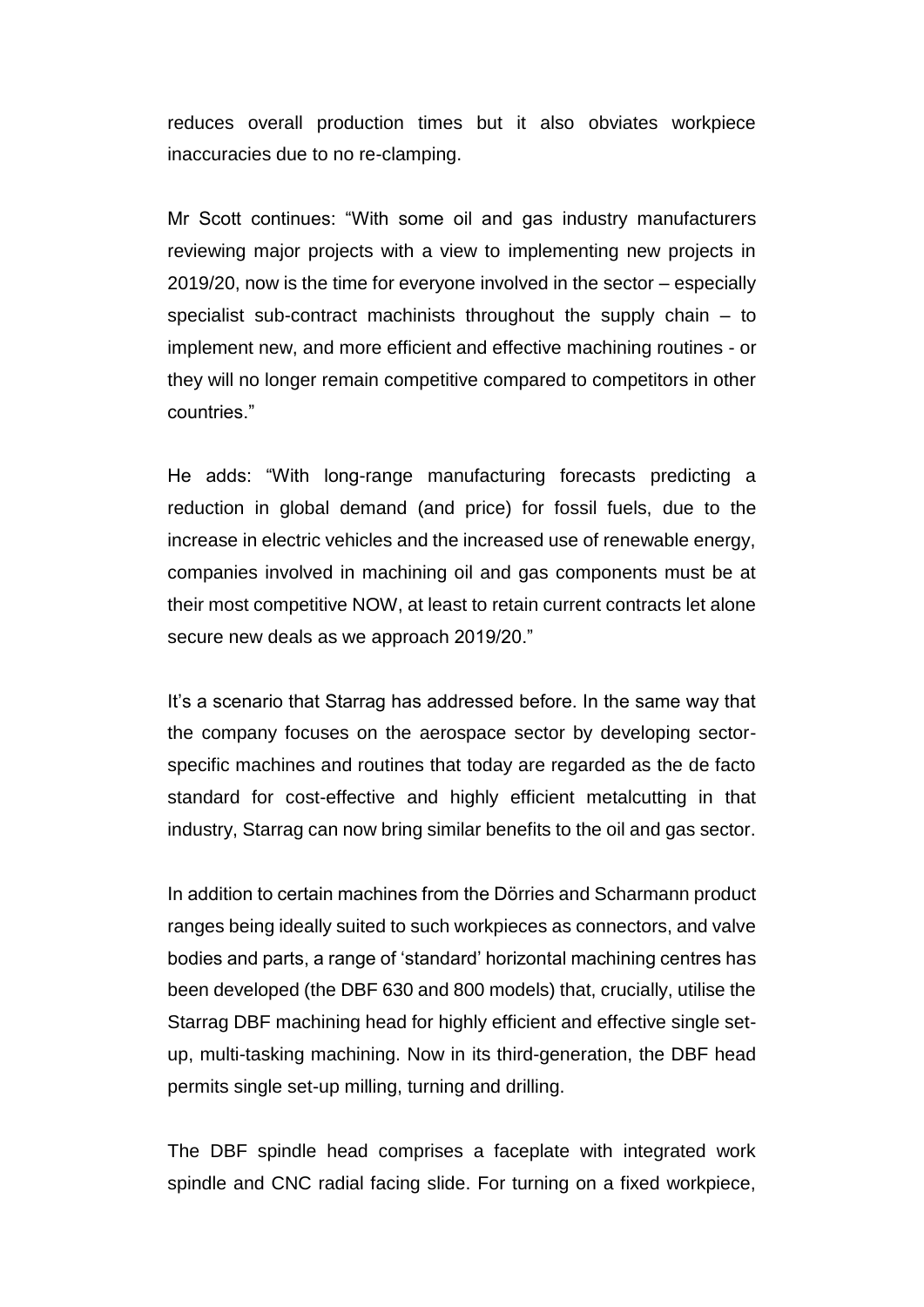the rotating turning tool – which has an axial runout of just five/six microns - can be radially adjusted by +/- 35 mm. In addition to external, internal and face turning, the head also permits conical and contour turning courtesy of the radial facing slide's NC axis.

For milling and drilling, the work spindle is arranged in its central position.

Constructed using Starrag's renowned build principles – where thermal machine stability ensures high process reliability and precise multi-side machining – and able to be 'enhanced' and integrated into unmanned cells with a choice of tool storage options from 60 to 320 tools, plus linear pallet storage systems, the Heckert DBF 630 and 800 machines are ideally suited to wet and dry machining.

The DBF 630 has X, Y and Z axes travels of 1,070 mm, 870 mm and 1,200 mm, respectively, feed ranges of up to 60,000 mm/min and, as standard, HSK-A 100 toolholder (optionally SK 50) in the 45 kW work/DBF spindle. The DBF 800 has similar feeds, toolholder and spindle ratings but larger X, Y and Z capacities of 1,320 mm by 1,070 mm by 1,300 mm.

Both DBF machines also feature five-axis trunnion capability with an option also for turning, to enable access to all features including compound angle holes – thus turning, milling, boring, drilling and thread generation in a single set-up.

"Importantly, the ultimate success of these technologies are, says Mr Scott, fully realised when they are applied in fully automated systems integrated by, for example, linear pallet systems and sophisticated, highly intelligent software routines to create high-performance (up to 95% utilisation levels) manufacturing cells boasting 'maximum automation with minimal operator involvement'.

Roland Wozny, Product Sales Manager, highlights how the use of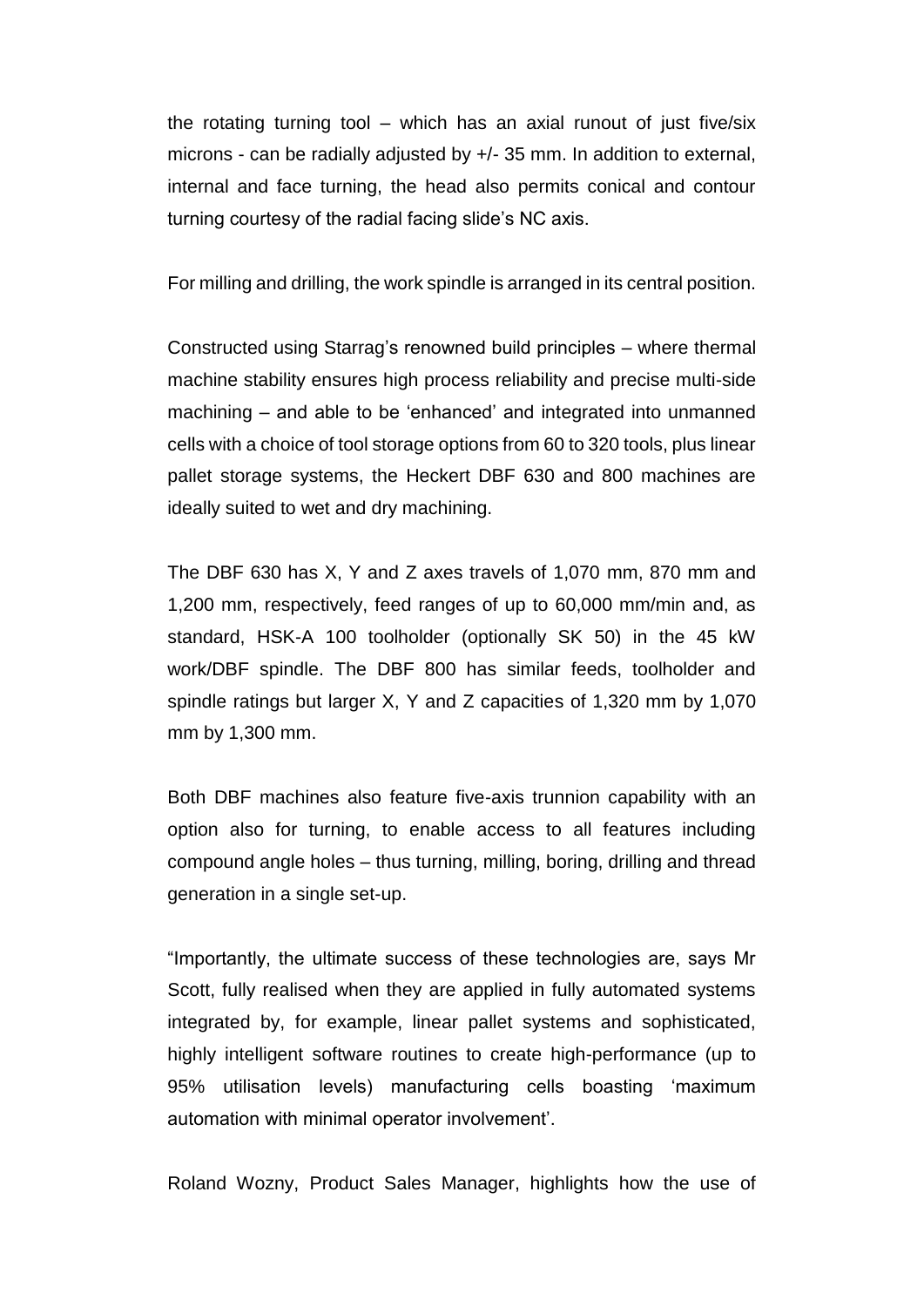Dörries vertical turning machines and Scharmann four-axis Ecoforce horizontal machining centres in sophisticated manufacturing systems/cells where the welding of Inconel cladding (where machine rigidity – as available on these machines as well as the new Heckert DBF models - is paramount) is integrated into the production process and "is a development that is on the horizon".

In the meantime, he points out how the Dӧrries Contumat double- and single-column, respectively, vertical turning lathes and Scharmann machining centres are already being used to great advantage in the production of oil and gas parts.

"Expansive machining capacities and torque ratings are available on these machines – on Dörries VCE models, tables up to 2,650 mm diameter for workpieces weighing 25,000 kgs, combined with 70 Nm torque on the main drive; on Dörries VC machines, tables up to 10,000 mm and torque ratings up to 833 Nm; and on the Ecoforce models, up to 4,500 mm in the X axis combined with 64 kW/4,000 Nm spindles.

"Utilising such capabilities, users are particularly already taking advantage of the ability to combine boring, milling, drilling and turning operations (even in the horizontal plane on the Ecoforce machining centres) in a single set-up by using, for example, live spindles, auxiliary heads and a wide selection of tooling (via automatic head/toolchangers)."

He adds: "The next major step of integrating into closed-loop production systems the welding process – of the Inconel cladding that is used to 'protect' parts that may spend 15-20 years in water – will see, for instance, Ecoforce machining centres being used to pre-machine components which are then sent for welding, then washing/cleaning before being returned to the Ecoforce for finish-machining as an integrated process. Manufacturing times are reduced from weeks to days."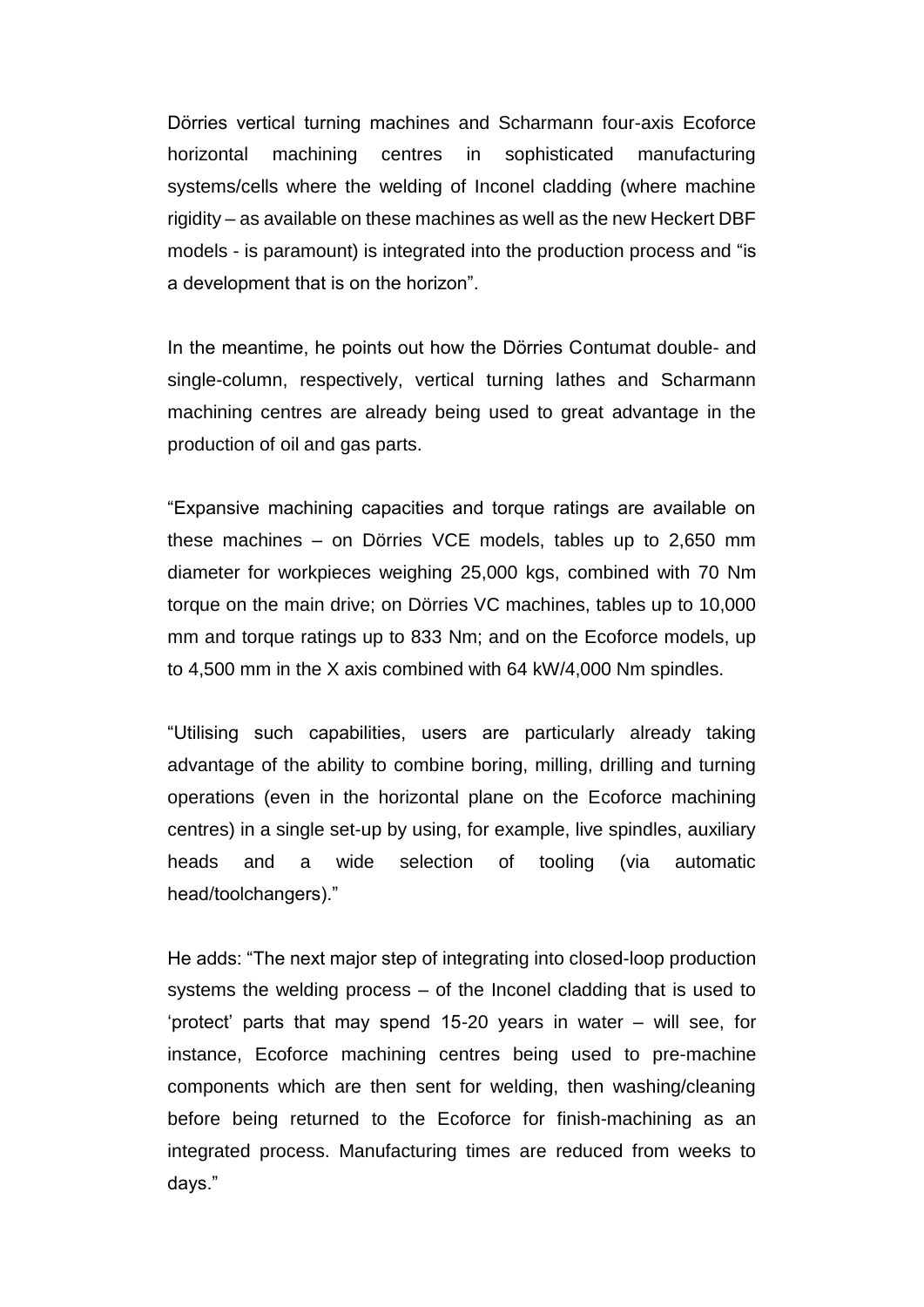Now, as Mr Scott reinforces, the available Heckert DBF technologies are also producing substantial gains: "In one example - the production of fluid ends which have average life cycles of 2,000/3,000 hours – the use of a Heckert horizontal with DBF head is machining the ends from solid stainless steel blocks of four tonnes, in just 38 hours instead of 50 hours. That's a cycle time saving of more than 20%."

In this instance, the use of a Capto 8 head/drilling spindle plays a key role, exhibiting the high levels of rigidity required for drilling to depths of almost one metre with no adverse runout deviation.

"However, Starrag has been working with a number of tooling suppliers to develop optimised solutions that guarantee high process reliability," says Paul Connor, Starrag UK Applications Manager, "and these include monobloc turning tools that exhibit superb quality finishes thanks to their ability to minimise vibration, as well as 950 mm long line boring tooling for the 60 mm diameter fluid ends".

He adds: "In conjunction with the DBF head, such tools exhibit three times the stability of conventional heads/tooling."

Says Mr Scott: "In one instance, three 'conventional' machining centres have been replaced by a single DBF machine. So, cycle time savings apart, the user has also gained further financial rewards by investing in just one machine that does the job of three!"

With oil giant BP suggesting there will be 100 million electric vehicles by 2035, coupled with an increased uptake of renewable energies and therefore the eventual reduced demand for oil and gas components, it is clear that savings can already be made to ensure profitable futures for everyone currently involved in machining oil and gas components.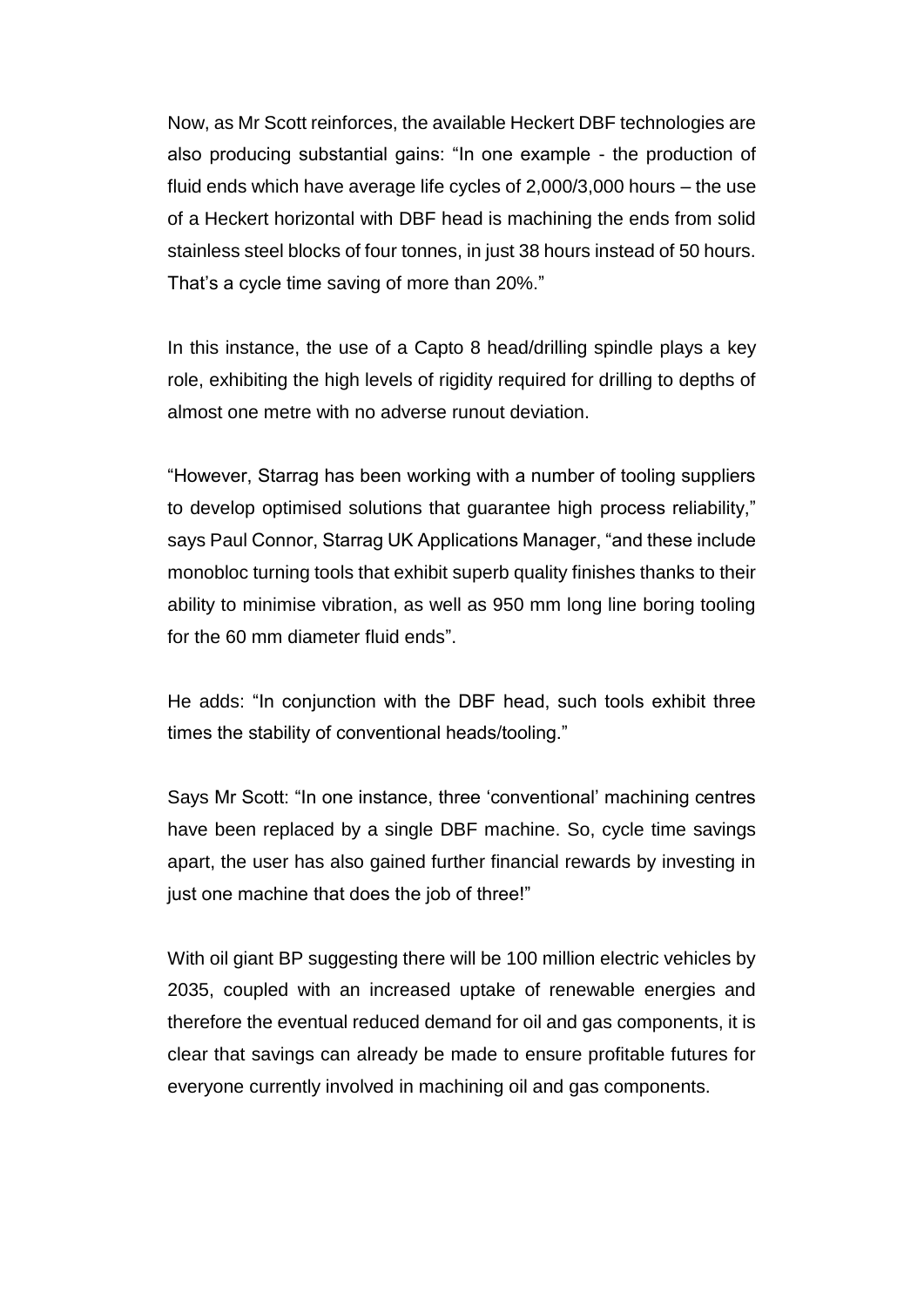

The Heckert DBF 800 machining centre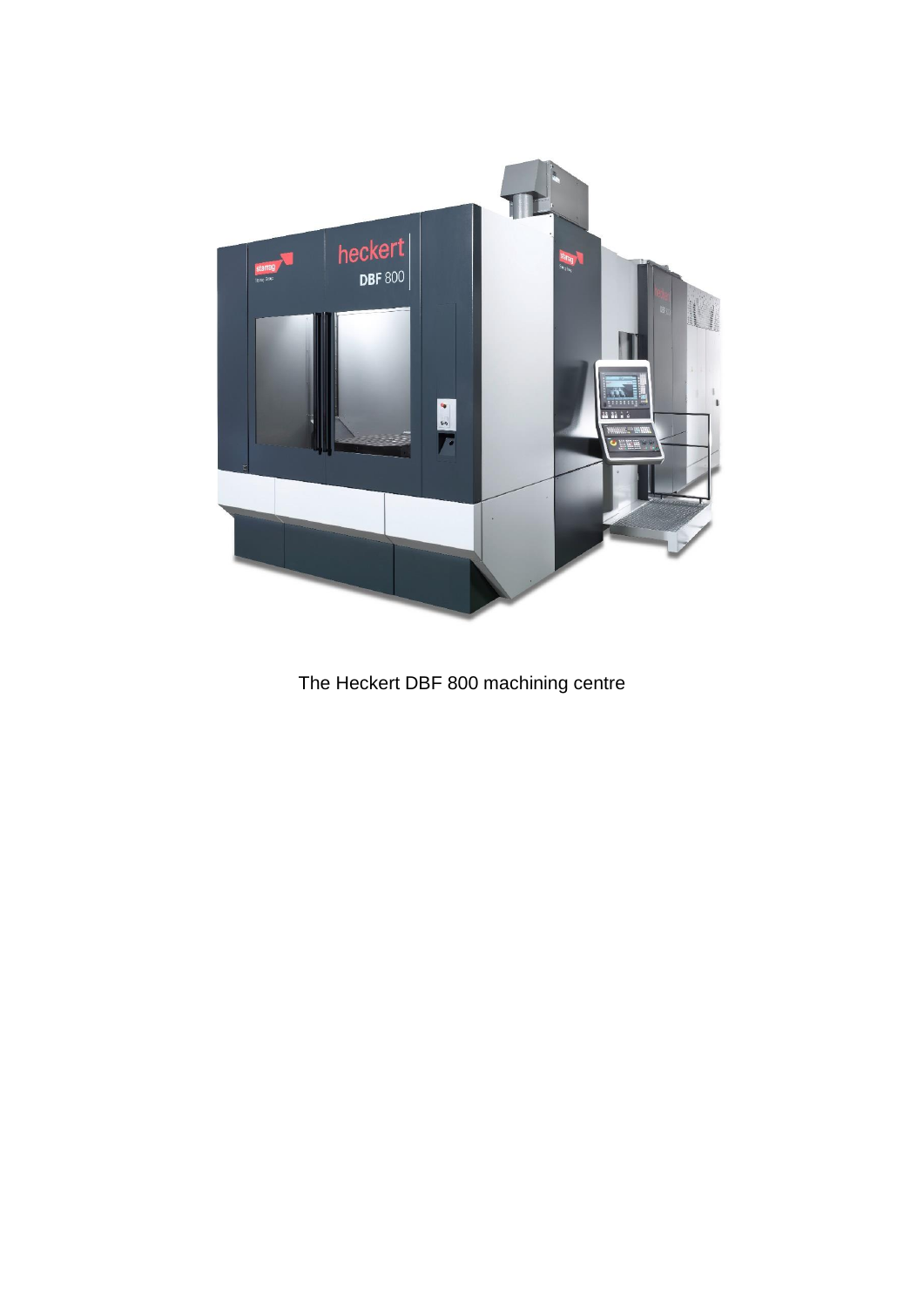

The DBF head (above) and (below) the Scharmann Ecoforce